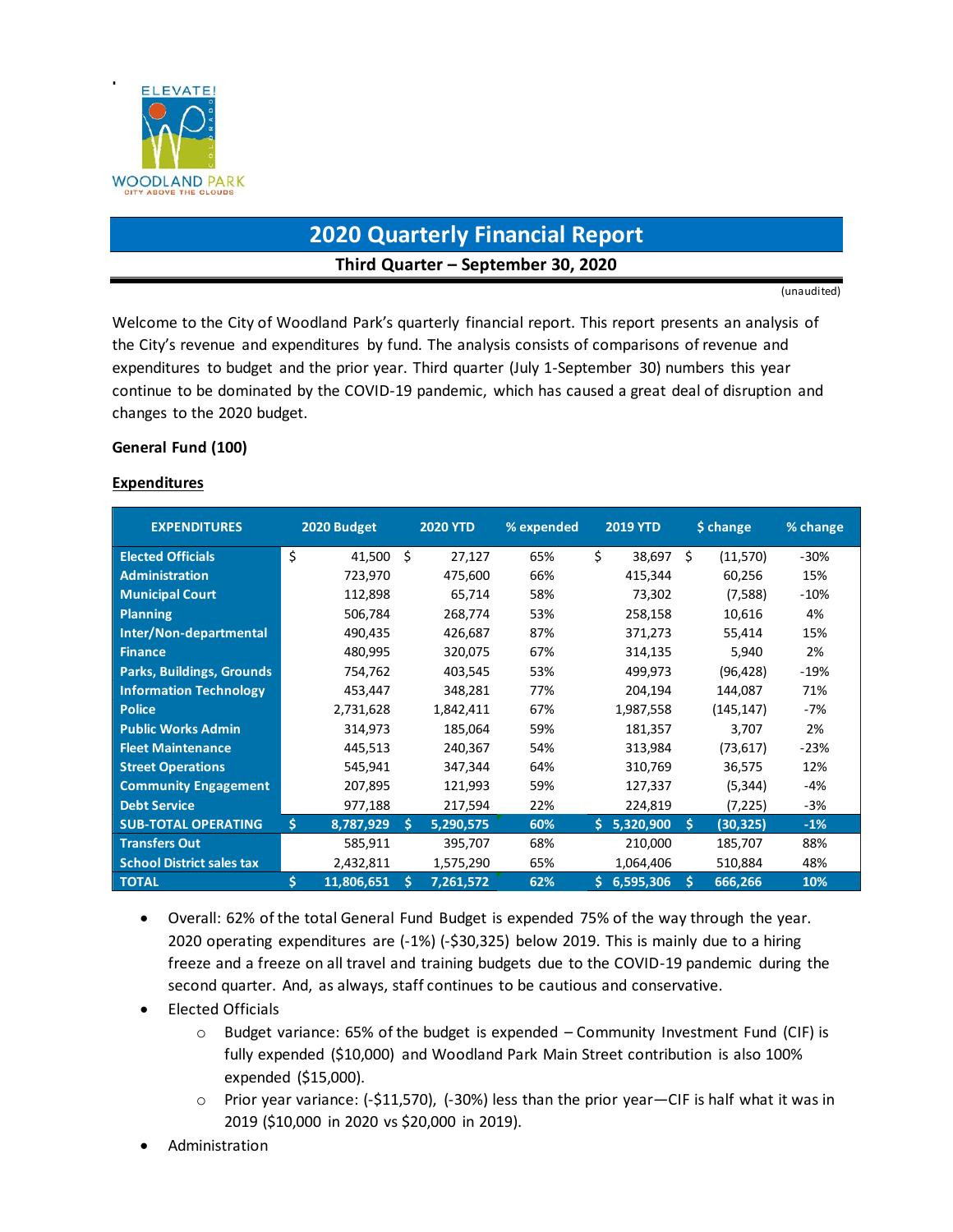- $\circ$  Prior year variance: 15% higher than the prior year Human Resources (HR) is included in Administration and HR Generalist did not start until February 2019. Additionally, Administration includes City Clerk budget; 2020 was a municipal election year, whereas 2019 was not.
- Municipal court
	- $\circ$  10% decrease (-\$7,588) compared to 2019, mainly due to closures and cancelling of court sessions during much of the second quarter.
- Planning
	- $\circ$  4% increase than 2019 at same time period due to the addition of a full-time (vs. parttime previously) Code Enforcement Officer in 2020.
- Information Technology
	- o Compared to 2019, increase of \$144,087 or 71% higher—this is due to the server CIP project. Purchase of servers and equipment needed for this important project that will result in reduced cost in future.
- Parks Buildings and Grounds
	- $\circ$  19% decrease (-\$96,428) due to position vacancies, (including summer seasonal positions that weren't filled), the hiring freeze, and decrease in events and festivities in 2020 due to cancellations and changes caused by the COVID-19 pandemic.
- Inter/non-departmental
	- o 15% increase of \$55,414 due to health insurance and other insurance and brokerage fee increases over 2019.
- Police
	- $\circ$  Prior year variance (-\$145,147) or (-7%) below same period 2019 2019 Kelsey Berreth case increased the police budget. Additionally, travel and training and hiring freezes in 2020 have added to the decrease in 2020 spending.
- Fleet Maintenance
	- $\circ$  There is one less full-time employee in 2020, for a total of 2 full-time employees currently, which has resulted in a decrease of (-\$73,617) or (-23%) compared to 2019. HR and Public Works plan for the third position to be advertised and filled starting in January 2021.

### **Revenues**

- **•** SEE TABLE BELOW
- Overall: 73% of the total General Fund Budget is received 75% of the way through the year. 2020 revenues are 6% above what they were at same time in 2019.
- Property tax
	- o Budget variance: 17% or \$272,204 above 2019 3<sup>rd</sup> quarter. This is due to the property tax assessments being adjusted every other year in odd years (2019 adjustment) by the Teller County Assessor office. And, property taxes assessed in one year are due the following year (2019 due in 2020 and so on).
- Sales Tax
	- $\circ$  Sales tax has been trending up this year, and as of the 3<sup>rd</sup> quarter, was \$145,036 or 5% above 2019 collections. Much of this has to do with increased spending at grocery stores due to the ongoing COVID-19 pandemic.
- Highway User Tax
	- $\circ$  There is a (-\$118,075) or (-44%) decrease in this tax passed from the state to municipalities. The decrease is a causation of the decrease in driving--in particular during the second quarter this year—due to COVID-19 travel restrictions.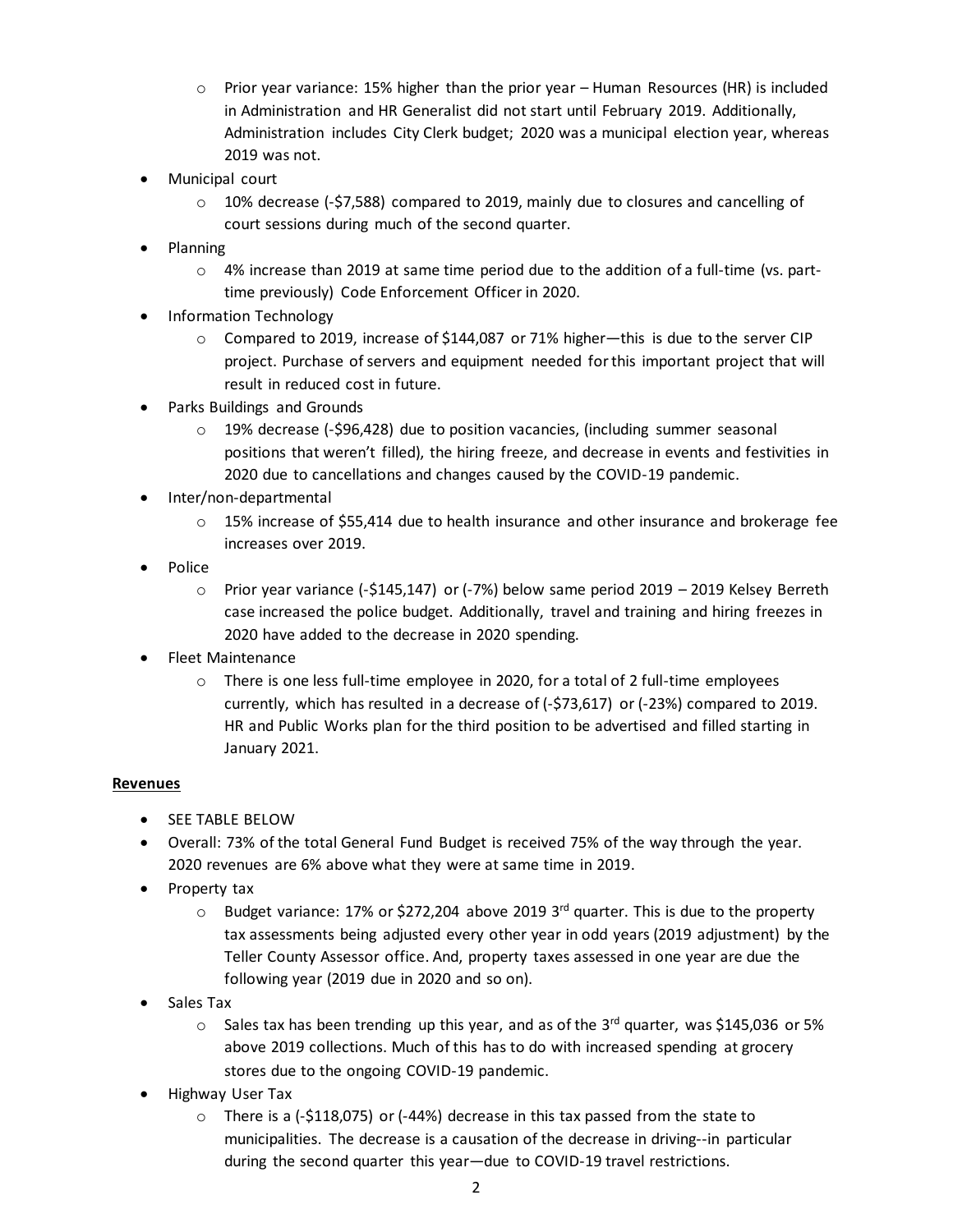- Planning Fees
	- o Large fees related to Park Capital Fees received are the reason for the \$99,966 or 324% increase in revenues for that revenue stream.
- Grants/Contributions/Donations
	- o Part of the \$111,047 or 215% increase in revenues in this category is due to the DDA City Loan principal payment increasing from \$75,000 in 2019 to \$110,000 in 2020. Additionally, the police department received more grants funds in 2020 compared to 2019.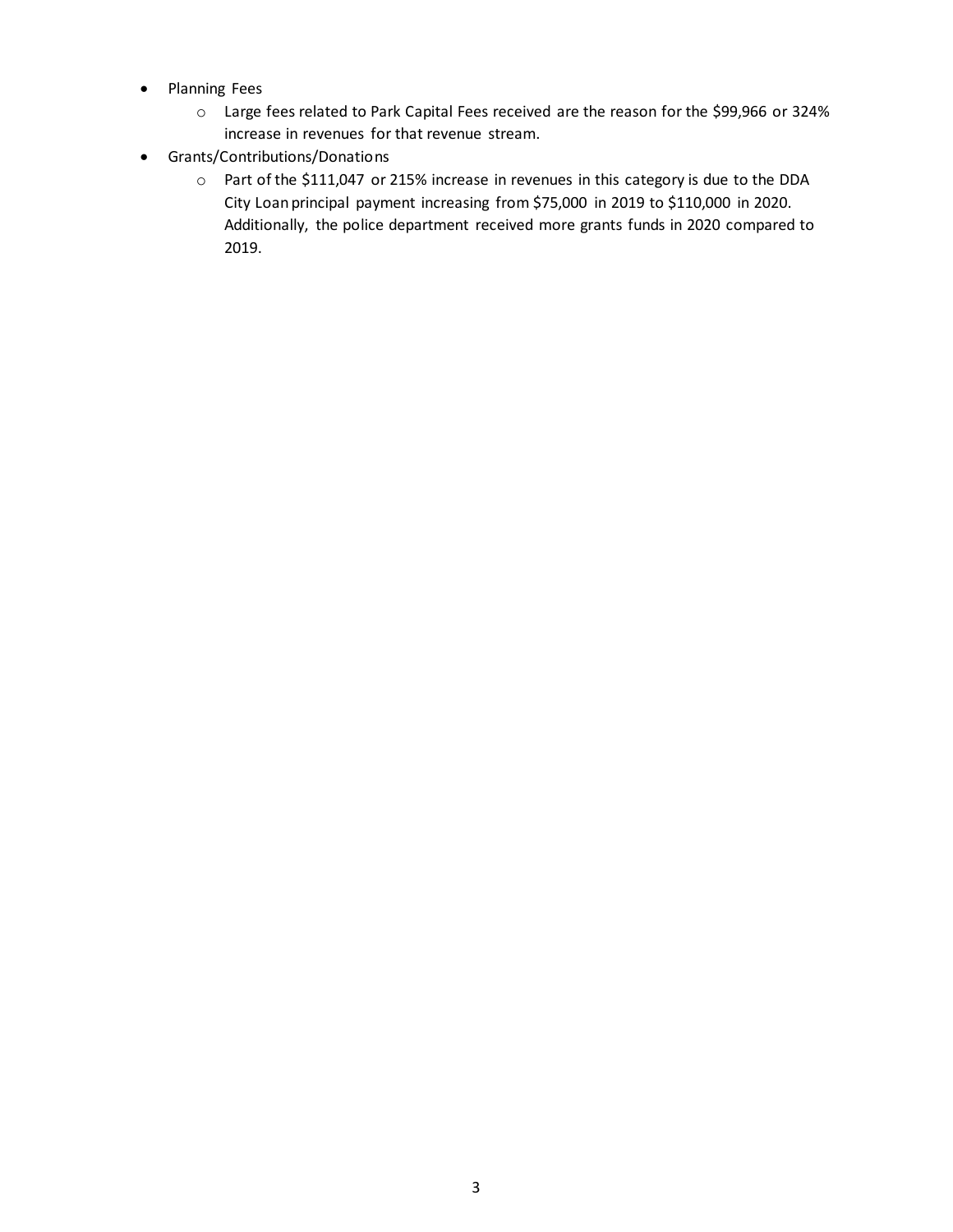| <b>REVENUE</b>                      | 2020 Budget      |     | <b>2020 YTD</b> | %<br>received |     | <b>2019 YTD</b> | \$ change  | % change |
|-------------------------------------|------------------|-----|-----------------|---------------|-----|-----------------|------------|----------|
| <b>Taxes</b>                        |                  |     |                 |               |     |                 |            |          |
| property tax                        | \$<br>2,003,267  | -\$ | 1,894,188       | 95%           | \$  | $1,621,984$ \$  | 272,204    | 17%      |
| specific ownership tax              | 248,155          | \$  | 150,993         | 61%           | \$  | 146,206         | 4,787      | 3%       |
| sales tax - 2%                      | 4,280,825        | Ŝ.  | 2,821,269       | 66%           | \$  | 2,676,233       | 145,036    | 5%       |
| sales tax - school district - 1.09% | 2,432,811        | Ŝ.  | 1,608,647       | 66%           | \$  | 1,514,511       | 94,136     | 6%       |
| sales tax vendor fee + late fees    | 152,407 \$       |     | 100,469         | 66%           | \$  | 93,100          | 7,369      | 8%       |
| vehicle use tax                     | 225,145          |     | 155,561         | 69%           |     | 155,643         | (82)       | 0%       |
| construction use tax                | 70,000           |     | 63,831          | 91%           |     | 48,114          | 15,717     | 33%      |
| franchise/occupation tax            | 293,660          |     | 155,745         | 53%           |     | 166,475         | (10, 730)  | $-6%$    |
| <b>Total Taxes</b>                  | 9,706,270        |     | 6,950,703       | 72%           |     | 6,422,267       | 528,436    | 8%       |
| <b>Licenses and Permits</b>         |                  |     |                 |               |     |                 |            |          |
| <b>business licenses</b>            | 106,600          |     | 125,980         | 118%          |     | 106,830         | 19,150     | 18%      |
| other licenses/permits              | 4,500            |     | 7,208           | 160%          |     | 6,948           | 260        | 4%       |
| <b>Total Licenses and Permits</b>   | 111,100          |     | 133,188         | 120%          |     | 113,778         | 19,410     | 17%      |
| Intergovernmental                   |                  |     |                 |               |     |                 |            |          |
| highway user tax                    | 292,444          |     | 152,472         | 52%           |     | 270,547         | (118,075)  | $-44%$   |
| <b>E911 PSAP funding</b>            | 200,000          |     | 100,000         | 50%           |     | 60,000          | 40,000     | 67%      |
| road and bridge                     | 19,000           |     | 20,790          | 109%          |     | 19,966          | 824        | 4%       |
| <b>DOLA</b> grants                  | 55,000           |     | 10,000          | 18%           |     | 16,274          | (6, 274)   | $-39%$   |
| motor vehicle registration          | 35,711           |     | 23,981          | 67%           |     | 23,846          | 135        | 1%       |
| cigarette tax                       | 17,000           |     | 9,395           | 55%           |     | 8,689           | 706        | 8%       |
| severance tax                       | 45,756           |     | 141,652         | 310%          |     | 128,428         | 13,224     | 10%      |
| drug prevention SRO                 | 24,000           |     | 13,200          | 55%           |     | 30,789          | (17, 589)  | $-57%$   |
| other intergovermental              | 56,500           |     |                 | 0%            |     | 2,770           | (2,770)    | $-100%$  |
| <b>Total Intergovernmental</b>      | 745,411          |     | 471,490         | 63%           |     | 561,309         | (89, 819)  | $-16%$   |
| <b>Charges for Services</b>         |                  |     |                 |               |     |                 |            |          |
| court fees                          | 14,300           |     | 8,792           | 61%           |     | 6,699           | 2,093      | 31%      |
| police fees                         | 61,928           |     | 12,351          | 20%           |     | 48,909          | (36, 558)  | $-75%$   |
| planning fees                       | 39,000           |     | 130,864         | 336%          |     | 30,898          | 99,966     | 324%     |
| building permit fees                | 20,000           |     | 19,751          | 99%           |     | 21,097          | (1, 346)   | $-6%$    |
| public works fees                   | 2,500            |     | 1,581           | 63%           |     | 2,396           | (815)      | $-34%$   |
| build-a-generation/teen center      | 7,400            |     | 223             | 3%            |     | 2,095           | (1,872)    | -89%     |
| cemetery fees                       | 11,000           |     | 8,905           | 81%           |     | 6,170           | 2,735      | 44%      |
| <b>Total Charges for Services</b>   | 156,128          |     | 182,467         | 117%          |     | 118,264         | 64,203     | 54%      |
| <b>Fines and Forfeitures</b>        | 61,200           |     | 67,215          | 110%          |     | 42,260          | 24,955     | 59%      |
| <b>Other</b>                        |                  |     |                 |               |     |                 |            |          |
| investment earnings                 | 25,000           |     | 9,845           | 39%           |     | 28,395          | (18, 550)  | $-65%$   |
| grants/contributions/donations      | 136,500          |     | 162,777         | 119%          |     | 51,730          | 111,047    | 215%     |
| miscellaneous                       | 22,300           |     | 67,146          | 301%          |     | 193,932         | (126, 786) | $-65%$   |
| <b>Total Other</b>                  | 245,000          |     | 239,768         | 98%           |     | 274,057         | (34, 289)  | $-13%$   |
| <b>Transfers In</b>                 | 920,666          |     | 613,720         | 67%           |     | 610,398         | 3,322      | 1%       |
| <b>Total</b>                        | \$<br>11,884,575 | Ŝ.  | 8,658,551       | 73%           | \$. | $8,142,333$ \$  | 516,218    | 6%       |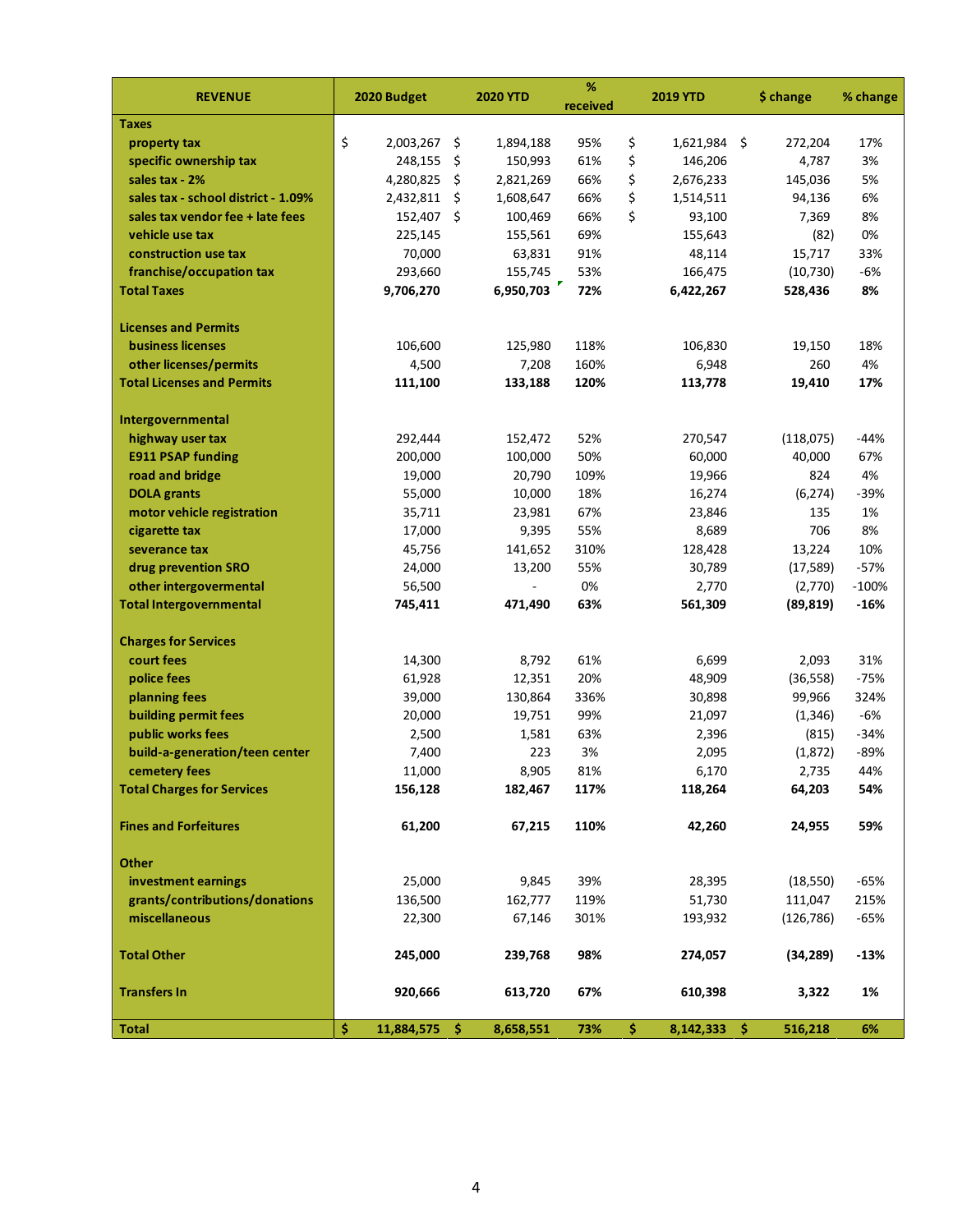The General Fund is financially health and stable. At the end of the third quarter, the fund balance in the General Fund is \$4,202,771. Of this, \$3,073,756 is unrestricted/unassigned.

| <b>General Fund Summary</b>                                                                                                | budget                                                     | <b>2020 YTD</b>                                          | % received/<br>expended |
|----------------------------------------------------------------------------------------------------------------------------|------------------------------------------------------------|----------------------------------------------------------|-------------------------|
| beginning fund balance<br>revenue<br>expenditures<br>ending fund balance                                                   | \$2,805,792<br>11,884,575<br>11,806,653<br>2,883,714<br>S. | \$2,805,792<br>8,658,551<br>7,261,572<br>4,202,771<br>\$ | 73%<br>62%              |
| fund balance designations<br>nonspendable<br>restricted for emergencies<br>unrestricted, unassigned<br>ending fund balance | \$<br>775,000<br>354,015<br>1,589,314<br>2,718,329         | \$<br>775,000<br>354,015<br>3,073,756<br>S<br>4,202,771  |                         |

#### **Culture and Recreation Fund (220)**

| <b>CULTURE AND RECREATION FUND</b>                                                                                                                              |          | 2020 Budget                                         |         | <b>2020 YTD</b>                                  | % received/<br>expended         |          | <b>2019 YTD</b>                                           |    | \$ change                                                   | % change                                 |  |
|-----------------------------------------------------------------------------------------------------------------------------------------------------------------|----------|-----------------------------------------------------|---------|--------------------------------------------------|---------------------------------|----------|-----------------------------------------------------------|----|-------------------------------------------------------------|------------------------------------------|--|
| <b>Revenue</b><br><b>Parks and Recreation</b><br><b>Woodland Aquatic Center</b><br><b>Cultural Center</b><br><b>Transfer In/Support</b><br><b>Total Revenue</b> | \$<br>\$ | 96,750<br>417,000<br>62,000<br>660,911<br>1,236,661 | Ŝ.<br>Ŝ | 48,872<br>87,474<br>36,315<br>424,978<br>597,639 | 51%<br>21%<br>59%<br>64%<br>48% | \$<br>\$ | 70,301 \$<br>273,351<br>55,905<br>260,652<br>$660,210$ \$ |    | (21, 429)<br>(185, 877)<br>(19,590)<br>164,326<br>(62, 571) | $-30%$<br>$-68%$<br>$-35%$<br>63%<br>-9% |  |
| <b>Expenditures</b><br><b>Parks and Recreation</b><br><b>Woodland Aquatic Center</b><br><b>Cultural Center</b><br><b>Total Expenditures</b>                     | \$<br>\$ | 347,676<br>749,190<br>139,795<br>1,236,661          | Ŝ.<br>Ś | 191,410<br>322,390<br>75,340<br>589,140          | 55%<br>43%<br>54%<br>48%        | \$<br>\$ | $217,927$ \$<br>498,850<br>96,136<br>812,912              | -S | (26, 517)<br>(176, 460)<br>(20, 796)<br>(223, 772)          | $-12%$<br>$-35%$<br>$-22%$<br>$-28%$     |  |

The fund that continues to be most affected by the COVID-19 pandemic and mandatory closures has been Culture and Recreation. All three departments/divisions that make up the fund have been greatly impacted. Hopefully the revenues continue to improve as closures and restrictions are eased or modified. The trajectory for the Culture and Recreation fund was headed in a positive direction through most of the first quarter 2020; it is disappointing to see the (-68%) drop in revenues for the Aquatic Center compared to 2019. The good news is that as of October 9, 2020 a reservation is no longer required for open swim hours at the Aquatic Center, which will improve revenues through the end of the year. An increase of 63%, or \$164,326, in transfers from the General Fund and Conservation Trust Fund was needed to keep the fund solvent through the end of Q3.

- Revenues are 48% received 75% of the way through the year.
- Parks and Recreation is 55% expended with 51% of budgeted revenues received.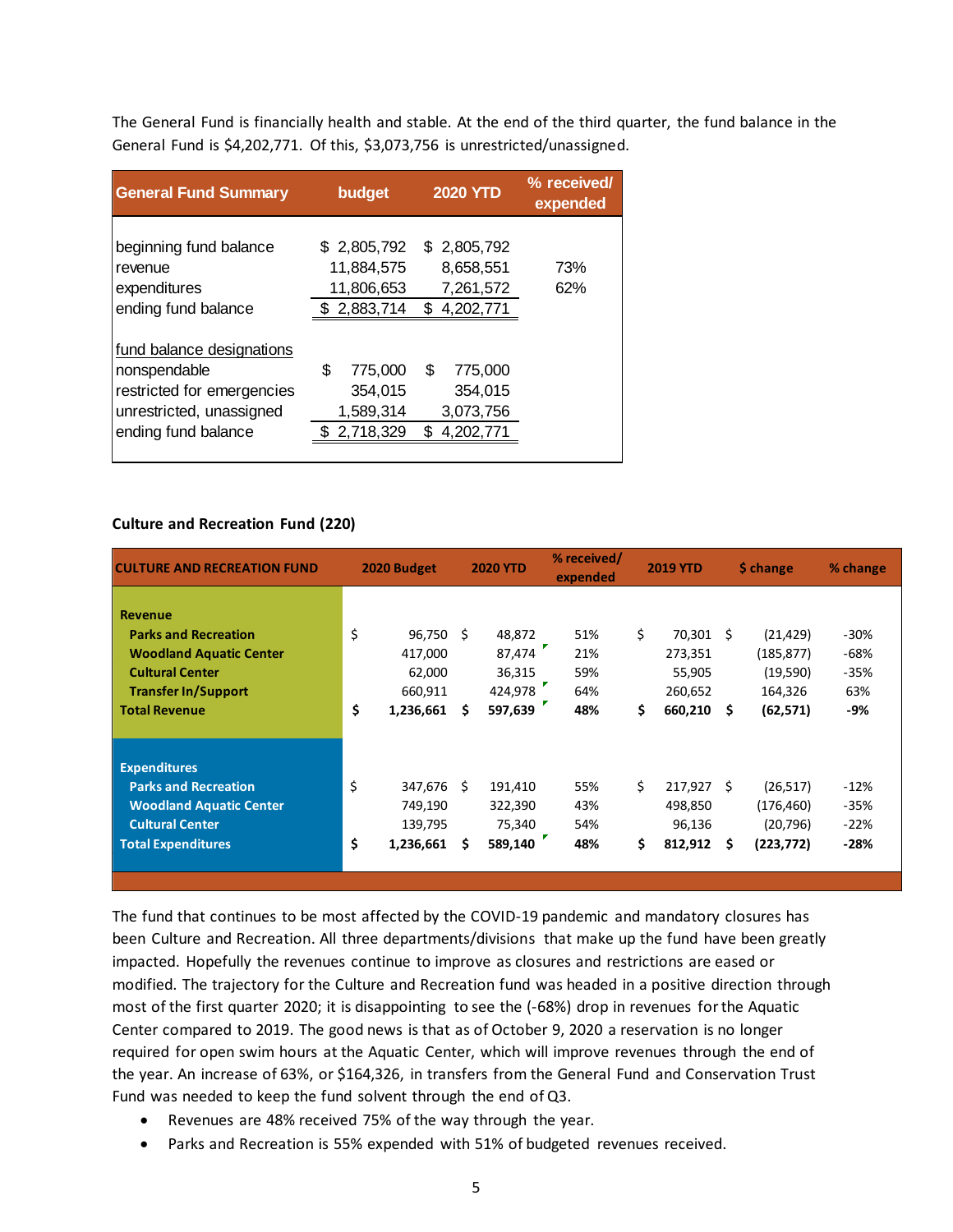- Cultural Center budget is 54% expended with 59% of budgeted revenues received.
- Woodland Aquatic Center budget is 43% expended with 21% of budgeted revenues received.
	- o The following table provides further detail of the financial operations of the Woodland Aquatic Center.
	- o Of note is the (-102%) or (-\$89,450) decrease in revenues compared to 2019.
	- $\circ$  Expenditures for personnel are (-\$165,256) or (-45%) due to the closure of the Aquatic Center in the second quarter and employee furloughs that have continued into the third quarter.

| <b>WOODLAND AQUATIC CENTER</b> | 2020 Budget   | <b>2020 YTD</b> | $%$ rec/exp | <b>2019 YTD</b> | \$ change       | % change |
|--------------------------------|---------------|-----------------|-------------|-----------------|-----------------|----------|
| <b>Revenue</b>                 |               |                 |             |                 |                 |          |
| <b>Learn to Swim Program</b>   | \$<br>45,000  | 7,845           | 17%         | 24,151          | (16, 306)       | $-68%$   |
| <b>Fitness Programs</b>        | 22,000        | 8,203           | 37%         | 12,711          | (4,508)         | $-35%$   |
| <b>Silver Sneakers Program</b> | 8,500         | 1,080           | 13%         | 5,990           | (4,910)         | $-82%$   |
| <b>Daily Use Fees</b>          | 120,000       | 24,324          | 20%         | 84,581          | (60, 257)       | $-71%$   |
| <b>Pass and Punch Cards</b>    | 169,000       | 33,566          | 20%         | 89,622          | (56,056)        | $-63%$   |
| <b>Merchandise Sales</b>       | 6,000         | 501             | 8%          | 2,670           | (2, 169)        | $-81%$   |
| <b>Facility Rentals</b>        | 30,000        | 7,583           | 25%         | 22,059          | (14, 476)       | $-66%$   |
| <b>Special Events</b>          | 3,500         | 3,372           | 96%         | 2,414           | 958             | 40%      |
| <b>Concecessions</b>           | 12,000        |                 | 0%          | 74              | (74)            | $-100%$  |
| <b>Contributions/Donations</b> | 1,000         | 1,000           | 100%        | 28,500          | (27,500)        | -96%     |
| <b>Total</b>                   | Ś<br>417,000  | Ŝ<br>87,474     | 21%         | Ś.<br>176,924   | Ś<br>(89, 450)  | $-102%$  |
| <b>Expenditures</b>            |               |                 |             |                 |                 |          |
| <b>Salary and Benefits</b>     | \$<br>513,987 | Ś<br>199,546    | 39%         | Ś.<br>364,802   | Ś<br>(165, 256) | $-45%$   |
| <b>Purchased Services</b>      | 18,103        | 18,782          | 104%        | 7,174           | 11,608<br>S     | 162%     |
| <b>Operating Expenditures</b>  | 199,400       | 102,692         | 52%         | 110,037         | Ŝ.<br>(7, 345)  | -7%      |
| <b>Supplies</b>                | 17,700        | 1,370           | 8%          | 16,836          | \$<br>(15, 466) | $-92%$   |
| <b>Total</b>                   | Ś<br>749,190  | 322,390<br>Ŝ    | 43%         | \$.<br>301,210  | Ŝ.<br>21,180    | 7%       |

The fund balance in the Culture and Recreation Fund on September is \$133,184. Of this, \$85,003 is nonspendable inventory leaving \$48,181 unrestricted/unassigned.

| <b>Culture and Recreation</b><br><b>Fund Summary</b>                                         |    | budget                                       |        | <b>2020 YTD</b>                          | % received/<br>expended |
|----------------------------------------------------------------------------------------------|----|----------------------------------------------|--------|------------------------------------------|-------------------------|
| beginning fund balance<br>revenue<br>expenditures<br>ending fund balance                     | S  | 124,685<br>1,236,661<br>1,236,661<br>124,685 | S<br>S | 124,685<br>597,639<br>589,140<br>133,184 | 48%<br>48%              |
| fund balance designations<br>nonspendable<br>unrestricted, unassigned<br>ending fund balance | \$ | 85,003<br>39,682<br>124,685                  | S<br>S | 85,003<br>48,181<br>133,184              |                         |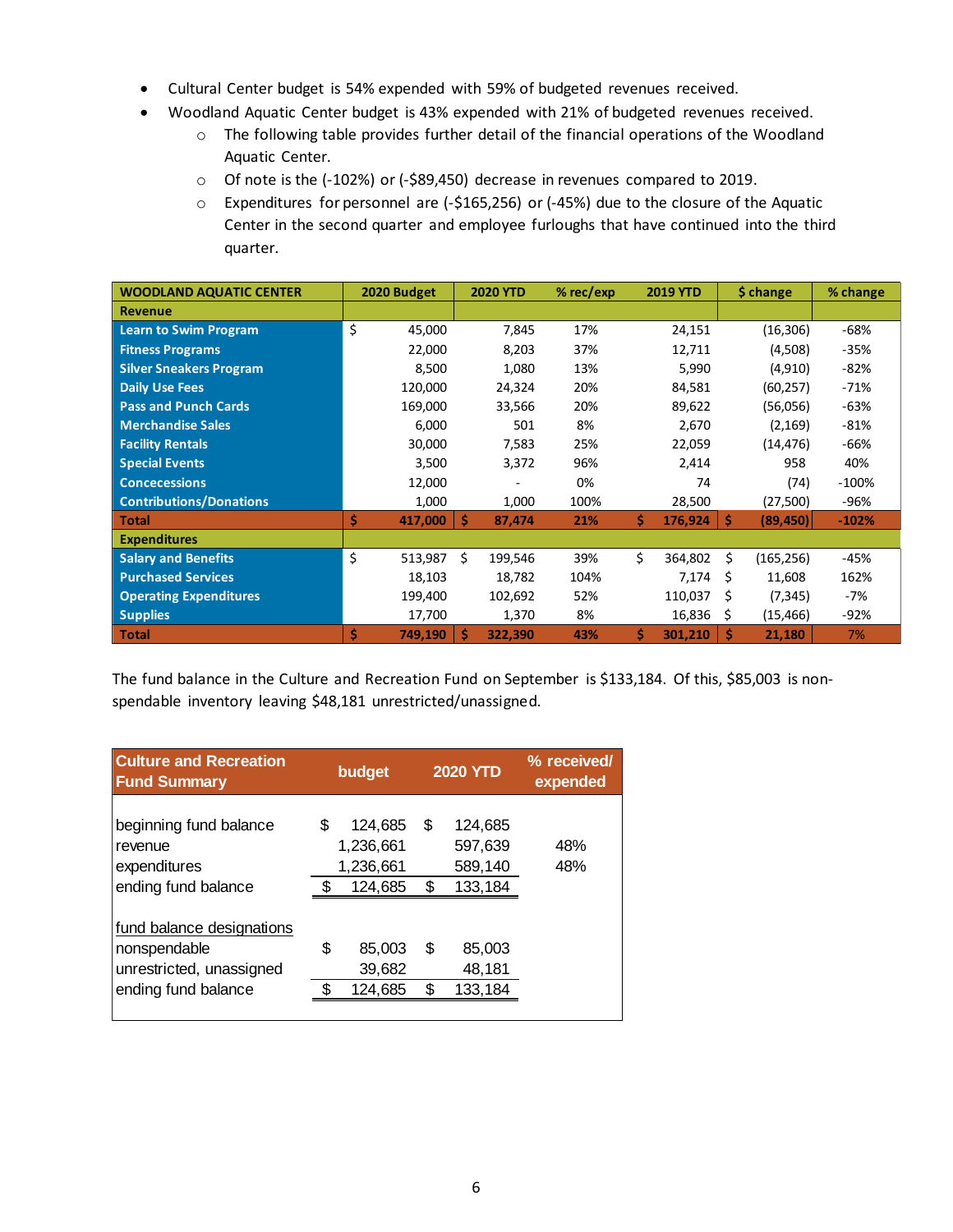## **Street Capital Improvement Fund (410)**

| <b>STREET CAPITAL IMPROVEMENT</b><br><b>FUND</b> | 2020 Budget     | <b>2020 YTD</b> | % received/<br>expended | <b>2019 YTD</b>  | \$ change     | % change |
|--------------------------------------------------|-----------------|-----------------|-------------------------|------------------|---------------|----------|
|                                                  |                 |                 |                         |                  |               |          |
| <b>Revenue</b>                                   |                 |                 |                         |                  |               |          |
| sales tax - 1%                                   | \$<br>2,140,400 | 1,427,121<br>Ŝ. | 67%                     | \$1,343,608\$    | 83,513        | 6%       |
| transportation capital fees                      |                 | 86,645          | n/a                     |                  | 86,645        |          |
| vendor fee & late fee - sales tax                | 76,000          | 50,402          | 66%                     | 47,389           | 3,013         | 6%       |
| grant                                            |                 |                 | n/a                     |                  |               |          |
| interest                                         | 1,500           | 14,700          | 980%                    | 33,759           | (19,059)      | $-56%$   |
| <b>Total Revenue</b>                             | \$<br>2,217,900 | \$1,578,868     | 71%                     | \$1,424,756      | Ŝ.<br>154,112 | 11%      |
|                                                  |                 |                 |                         |                  |               |          |
|                                                  |                 |                 |                         |                  |               |          |
| <b>Expenditures</b>                              |                 |                 |                         |                  |               |          |
| street paving improvements                       | \$<br>1,805,122 | 460,300<br>Ŝ    | 25%                     | \$<br>323,550 \$ | 136,750       | 42%      |
| street repairs/maintenance                       | 24,140          | 8,070           | 33%                     | 11,262           | (3, 192)      | $-28%$   |
| street restriping                                | 10,000          | 5,263           | 53%                     | 492              | 4,771         | 969%     |
| trail repairs/maintenance                        | 30,000          | 61,977          | 207%                    | 30,000           | 31,977        | 107%     |
| parking lot repair/maintenance                   | 164,533         | 37,316          | 23%                     | 100,000          | (62, 684)     | $-63%$   |
| sidewalk improvements                            | 303,511         | 7,067           | 2%                      | 4,200            | 2,867         | 68%      |
| machinery/equipment                              | 596,748         | 404,303         | 68%                     | 43,229           | 361,074       | 835%     |
| vehicles                                         | 94,161          |                 |                         | 59,000           |               |          |
| street concrete repairs                          | 40,000          | 1,019           |                         | 57,411           |               |          |
| transfers out                                    | 147,950         | 147,950         | 100%                    | 163,100          | (15, 150)     | -9%      |
| <b>Total Expenditures</b>                        | \$<br>3,216,165 | \$1,133,265     | 35.2%                   | \$<br>792,245 \$ | 341,020       | 43%      |
|                                                  |                 |                 |                         |                  |               |          |
|                                                  |                 |                 |                         |                  |               |          |

The Street Capital Improvement Fund ending fund balance as of September 30 is \$2,654,747.

 The main increase compared to 2019 is the machinery and equipment category. There was a new Vac-on truck purchased in 2020, which is the reason behind the \$361,074 increase in that line item.

| <b>Street Capital</b><br><b>Improvements Fund</b><br><b>Summary</b>      | budget                                             | <b>2020 YTD</b>                                         | % received/<br>expended |
|--------------------------------------------------------------------------|----------------------------------------------------|---------------------------------------------------------|-------------------------|
| beginning fund balance<br>revenue<br>expenditures<br>ending fund balance | \$2,209,144<br>2,217,900<br>3,216,165<br>1,210,879 | \$2,209,144<br>1,578,868<br>1,133,265<br>2,654,747<br>S | 71%<br>35%              |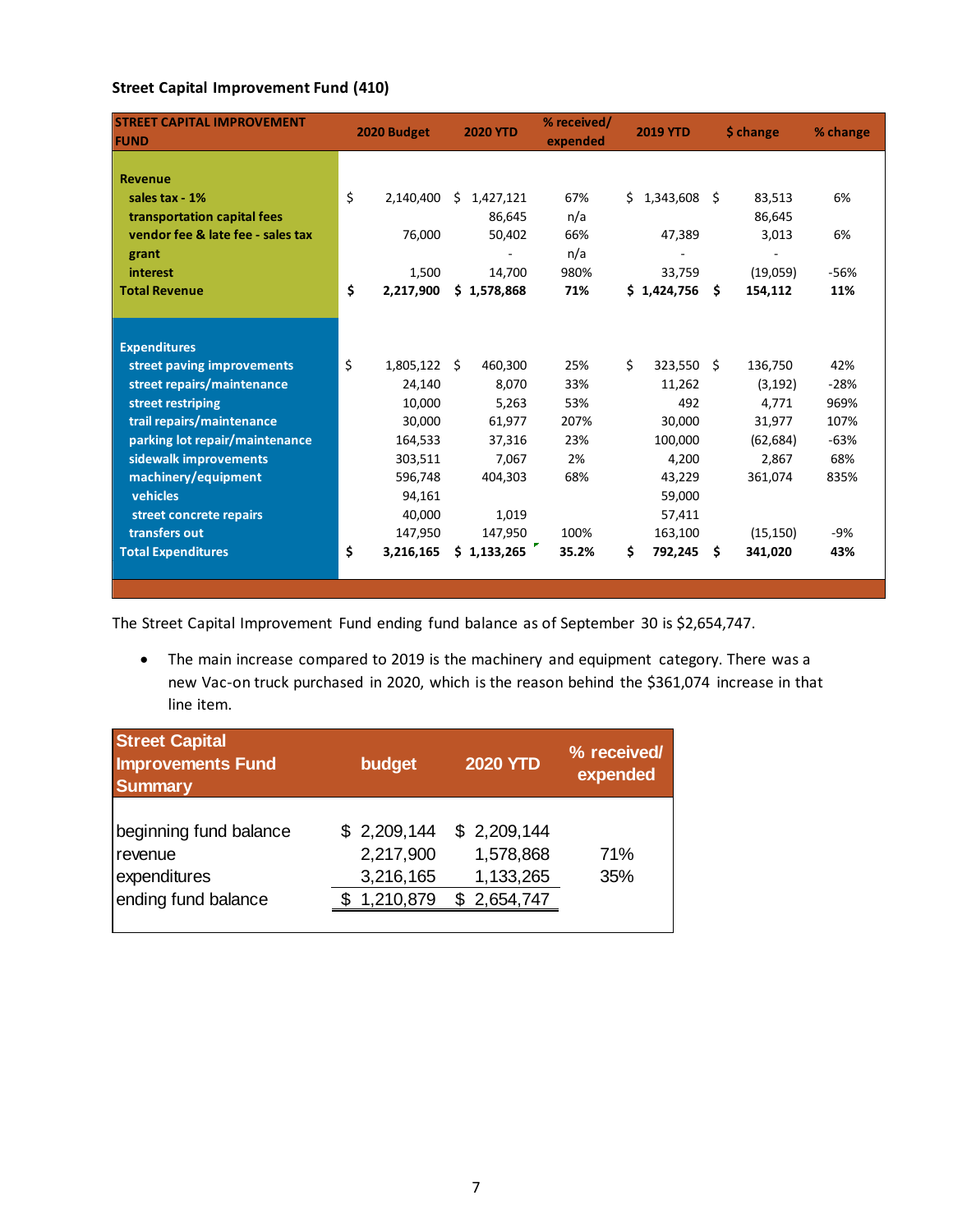### **STORMWATER MANAGEMENT FUND (FORMERLY DRAINAGE DEBT SERVICE FUND) (420)**

The Stormwater Management Fund ending fund balance as of September 30 is \$278,706.

- There have been no stormwater related infrastructure projects thus far in 2020.
- The budgeted transfer to the GF to cover street staff that work on 420 fund projects will occur in the 4<sup>th</sup> quarter.

| <b>Stormwater Management</b><br><b>Fund Summary</b> | budget                        |    | <b>2020 YTD</b>    | % received/<br>expended |
|-----------------------------------------------------|-------------------------------|----|--------------------|-------------------------|
| beginning fund balance<br>revenue<br>expenditures   | 149,851<br>152,100<br>297,022 | \$ | 149,851<br>128,855 | 85%<br>$0\%$            |
| ending fund balance                                 | 4,929                         | S. | 278,706            |                         |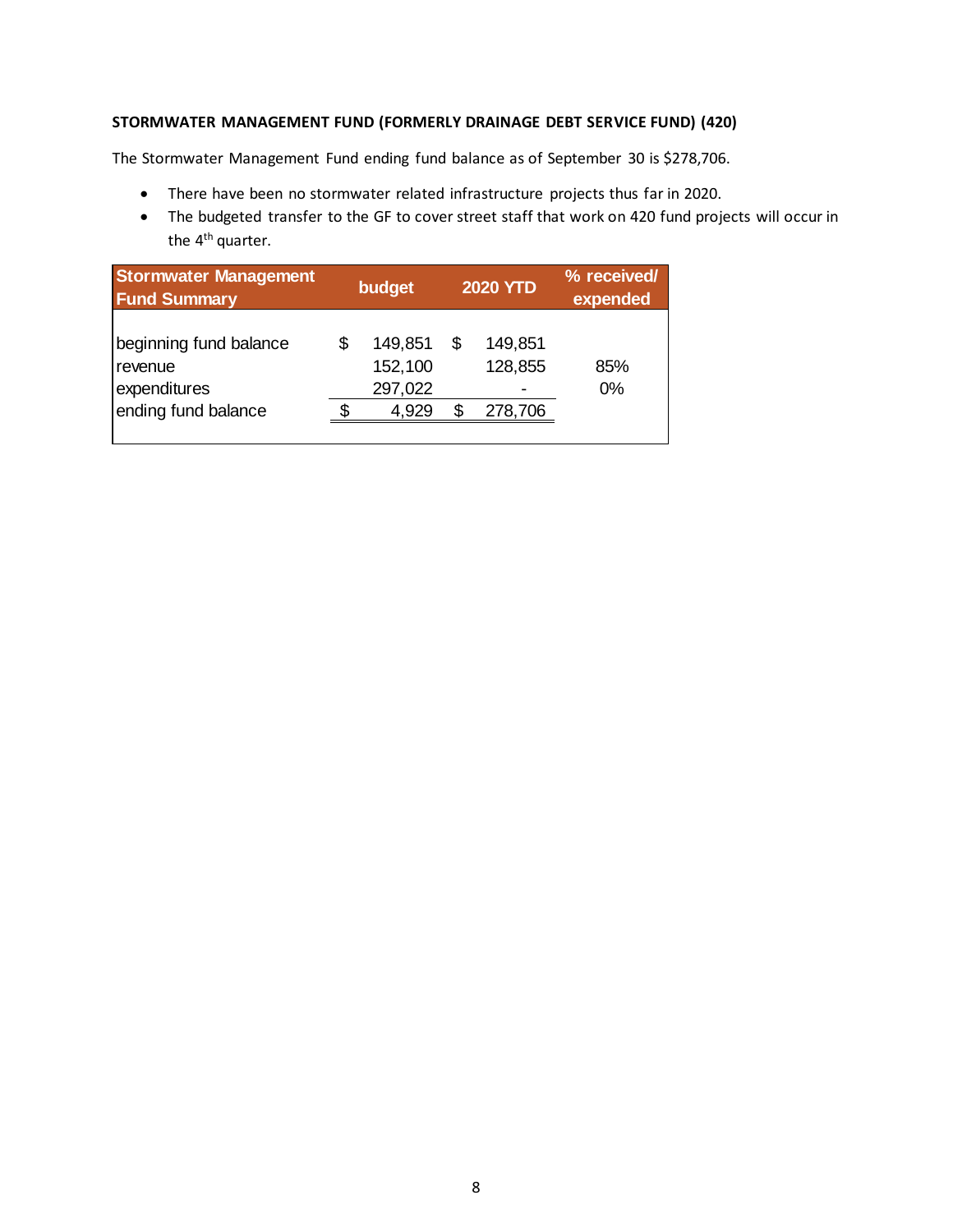# **Water Utility Fund (510)**

| <b>WATER UTILITY FUND</b>           | 2020 Budget     |    | <b>2020 YTD</b> | % received/<br>expended |     | <b>2019 YTD</b> |     | \$ change  | % change |
|-------------------------------------|-----------------|----|-----------------|-------------------------|-----|-----------------|-----|------------|----------|
| <b>Revenue</b>                      |                 |    |                 |                         |     |                 |     |            |          |
| water operations                    | \$<br>1,773,100 | \$ | 1,420,578       | 80%                     | \$  | 1,384,181       | -\$ | 36,397     | 3%       |
| investment income                   | \$<br>65.000    | Ŝ. | 28,379          | 44%                     | Ś.  | 69,456          | S   | (41,077)   | -59%     |
| charges for services - capital      | 398,900         |    | 522,219         | 131%<br>P               |     | 465,131         | Ŝ   | 57,088     | 12%      |
| investment income                   | 1,530           |    |                 | 0%                      |     | 1,500           | Ŝ   | (1,500)    | $-100%$  |
| charges for services - water rights | 10,400          |    | 10,783          | 104%<br>п               |     | 12,109          | Ś.  | (1, 326)   | $-11%$   |
| investment income                   | 301             |    |                 | 0%                      |     | 1,500           | Ŝ   | (1,500)    | $-100%$  |
| <b>Total Revenue</b>                | \$<br>2,249,231 |    | \$1,971,176     | 88%                     |     | \$1,920,268     | \$  | 50,908     | 3%       |
|                                     |                 |    |                 |                         |     |                 |     |            |          |
| <b>Expenditures</b>                 |                 |    |                 |                         |     |                 |     |            |          |
| administration                      | \$<br>138,047   | Ŝ. | 101,013         | 73%                     | \$. | 92,935          | Ŝ.  | 8,078      | 9%       |
| operating expenses                  | \$<br>111,309   | Ŝ. | 18,756          | 17%                     | Ś.  | 26,319          | Ŝ   | (7, 563)   | $-29%$   |
| water treatment operations          | 293,400         |    | 184,090         | 63%                     |     | 192,967         | Ŝ.  | (8, 877)   | $-5%$    |
| operating expenses - treatment      | 511,000         |    | 291,625         | 57%                     |     | 252,252         | S.  | 39,373     | 16%      |
| field services                      | 292,407         |    | 132,197         | 45%                     |     | 154,526         | S   | (22, 329)  | $-14%$   |
| utility billing/customer service    | 98,878          |    | 55,119          | 56%                     |     | 52,857          | S.  | 2,262      | 4%       |
| capital outlay                      | 1,751,000       |    | 192,747         | 11%                     |     | 344,125         | Ŝ   | (151, 378) | $-44%$   |
| transfers out to GF                 | 193,717         |    | 145,438         | 75%                     |     | 119,925         | Ŝ   | 25,513     | 21%      |
| debt service                        | 143,099         |    | 141,672         | 99%                     |     | 29,655          | Ŝ   | 112,017    | 378%     |
| water rights                        | 18,000          |    | 127,500         | 708%                    |     | 289,000         | Ŝ   | (161,500)  | -56%     |
| <b>Total Expenditures</b>           | \$<br>3,550,857 |    | \$1,390,157     | 39%                     |     | \$1,554,561     | Ŝ   | (164, 404) | $-11%$   |
|                                     |                 |    |                 |                         |     |                 |     |            |          |

The Water Utility Fund continues to be financially healthy and stable. The ending fund balance as of September 30 is \$5,409,957.

| <b>Water Utility Fund</b><br><b>Summary</b>                                    | budget                                               | <b>2020 YTD</b>                                    | % received/<br>expended |
|--------------------------------------------------------------------------------|------------------------------------------------------|----------------------------------------------------|-------------------------|
| beginning funds available<br>revenue<br>expenditures<br>ending funds available | \$4,828,938<br>2,249,231<br>3,550,855<br>\$3,527,314 | \$4,828,938<br>1,971,176<br>1,390,157<br>5,409,957 | 88%<br>39%              |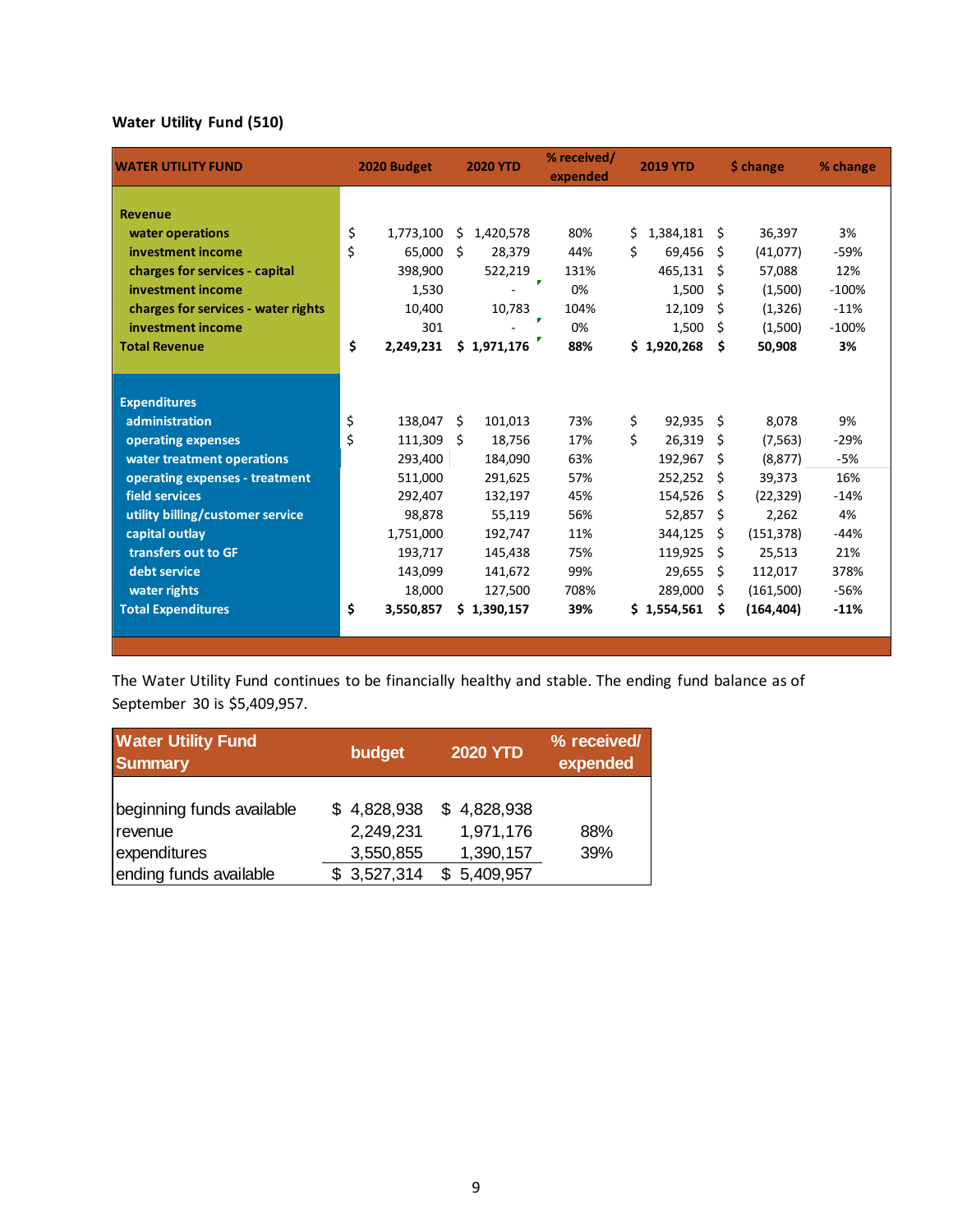# **Wastewater Utility Fund (520)**

| <b>IWASTEWATER UTILITY FUND</b>  | 2020 Budget      |    | <b>2020 YTD</b> | % received/<br>expended |    | <b>2019 YTD</b> |    | \$ change  | % change |
|----------------------------------|------------------|----|-----------------|-------------------------|----|-----------------|----|------------|----------|
| <b>Revenue</b>                   |                  |    |                 |                         |    |                 |    |            |          |
| wastewater operations + interest | \$<br>1,139,014  | -Ś | 900,689         | 79%                     | Ś. | 967,929 \$      |    | (67, 240)  | $-7%$    |
| wastewater capital + interest    | 785,082          |    | 723,906         | 92%                     |    | 652,991         |    | 70,915     | 11%      |
| <b>Total Revenue</b>             | \$<br>1,924,096  |    | \$1,624,595     | 84%                     |    | \$1,620,919     | Ŝ. | 3,676      | 0%       |
| <b>Expenditures</b>              |                  |    |                 |                         |    |                 |    |            |          |
| administration + operating       | \$<br>156,074 \$ |    | 67,351          | 43%                     | Ś. | 75,581 \$       |    | (8,230)    | $-11%$   |
| wastewater treatment operations  | 691,787          |    | 436,393         | 63%                     |    | 446,579         |    | (10, 186)  | $-2%$    |
| field services                   | 145,090          |    | 58,417          | 40%                     |    | 44,707          |    | 13,710     | 31%      |
| utility billing/customer service | 40,554           |    | 17,725          | 44%                     |    | 27,212          |    | (9,487)    | $-35%$   |
| capital outlay                   |                  |    |                 |                         |    |                 |    |            |          |
| treatment plant improvements     | 81,000           |    | 6,629           | 8%                      |    | 4,366           |    | 2,263      | 52%      |
| machinery/equipment              | 52,000           |    | 4,203           | 8%                      |    | 158,448         |    | (154, 245) | $-97%$   |
| debt service                     | 859,163          |    | 842,610         | 98%                     |    | 374,381         |    | 468,229    | 125%     |
| transfers out to GF              | 163,249          |    | 122,437         | 75%                     |    | 102,300         |    | 20,137     | 20%      |
| <b>Total Expenditures</b>        | \$<br>2,188,917  |    | \$1,555,765     | 71%                     |    | \$1,233,573     | s. | 322,192    | 26%      |
|                                  |                  |    |                 |                         |    |                 |    |            |          |
|                                  |                  |    |                 |                         |    |                 |    |            |          |

The Wastewater Utility Fund continues to be financially healthy and stable. The ending fund balance as of September 30 is \$4,118,184.

| <b>Wastewater Utility Fund</b><br><b>Summary</b>                              | budget                                               | <b>2020 YTD</b>                                              | % received/<br>expended |
|-------------------------------------------------------------------------------|------------------------------------------------------|--------------------------------------------------------------|-------------------------|
| beginning funds available<br>revenue<br>expenditures<br>ending fund available | \$4,049,354<br>1,924,096<br>2,186,917<br>\$3,786,533 | 4,049,354<br>SS.<br>1,624,595<br>1,555,765<br>4,118,184<br>S | 84%<br>71%              |